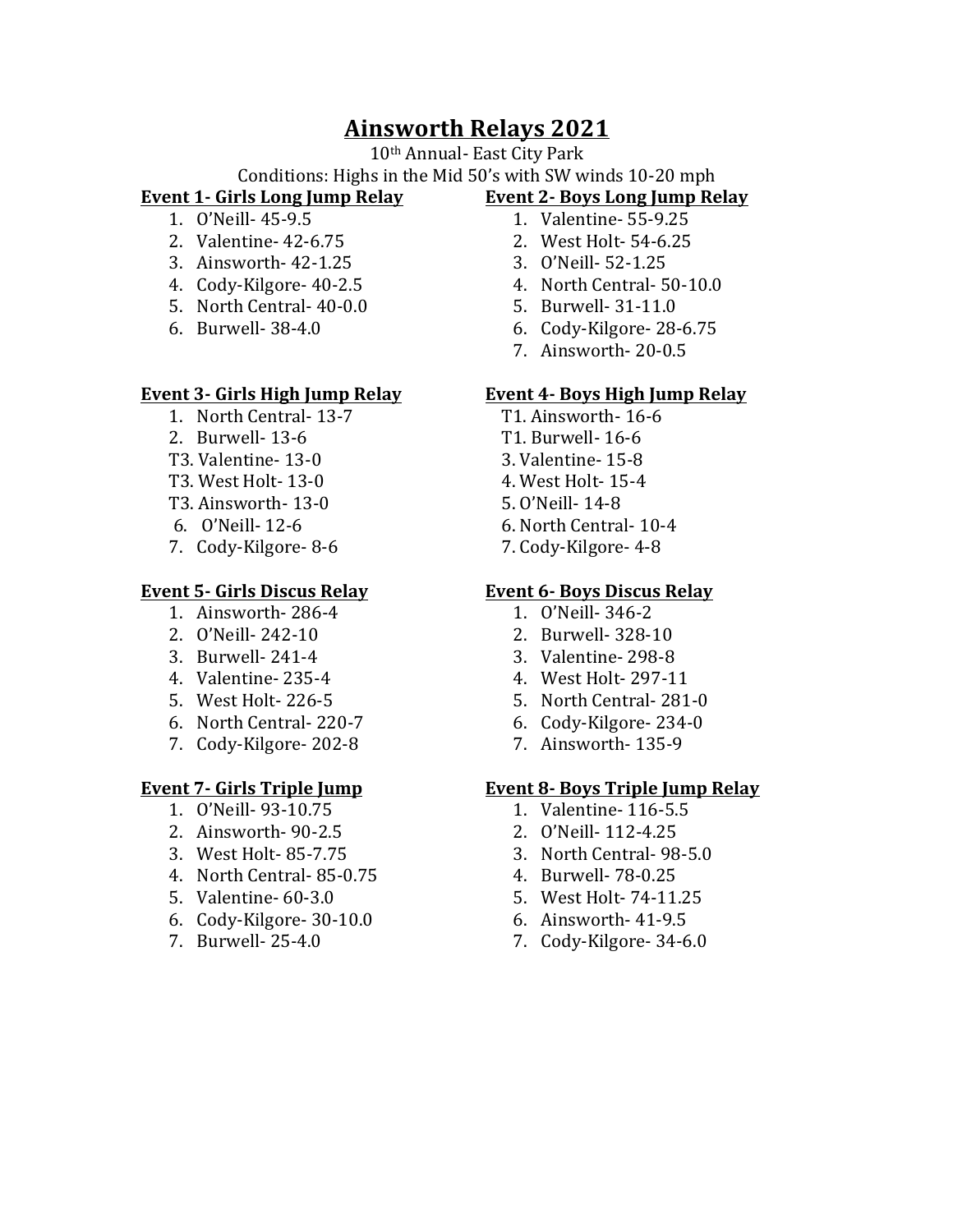# **Event 9- Girls Shot Put Relay**

- 1. Ainsworth- 92-11.75
- 2. North Central- 88-0.5
- 3. O'Neill- 87-2.75
- 4. Burwell- 84-8.0
- 5. Valentine- 83-10.5
- 6. West Holt- 82-0.5
- 7. Cody-Kilgore- 58-5.5

## **Event 11- Girls Pole Vault Relay**

- 1. Ainsworth- 23-0
- 2. North Central- 19-6
- 3. O'Neill- 15-6
- 4. Valentine- 15-0
- 5. West Holt- 14-0

## **Event 10- Boys Shot Put Relay**

- 1. O'Neill- 123-3.5
- 2. Burwell- 121-6.5
- 3. Valentine- 108-2.5
- 4. West Holt- 106-2.0
- 5. North Central- 102-2.0
- 6. Cody-Kilgore- 83-11.5
- 7. Ainsworth- 77-11.5

### **Event 12- Boys Pole Vault Relay**

- 1. Ainsworth- 28-0
- 2. West Holt- 27-0
- 3. North Central- 26-0
- 4. O'Neill- 23-6
- 5. Valentine- 9-6

## **New Meet Records in 2021**

# **Girls 800 M Relay (4x200)**

North Central- 1:54.1 (Jillian Buell, Jenna Hallock, Daisy Frick, Hunter Wiebelhaus) Old record was Winner- 1:54.2 in 2010

# **Girls 400 M Relay (4x100)**

O'Neill- 51.7 (Alyssa Eichelberger, Blair Gutshall, Meg Schluns, Lauren Young) Old record was O'Neill- 53.2 in 2018

## **Boys 400 M Relay (4x100)**

Burwell- 45.1 (Dominic Tolfa, Alex Gideon, Cash Gurney, Caleb Busch) Old Record was Valentine- 46.2 in 2012

# **Freshman Girls 400 M Relay (4x100)**

O'Neill- 56.8 (Hope Wilson, Minlu Liu, Zori Koehler, Presley Heiss)

Old Record was O'Neill- 58.9 in 2012

## Girls **1600** M Relay (4x400)

North Central- 4:22.3 (Jillian Buell, Daisy Frick, Brooklyn Buell, Hunter Wiebelhaus) Old Record was Winner- 4:25.0 in 2010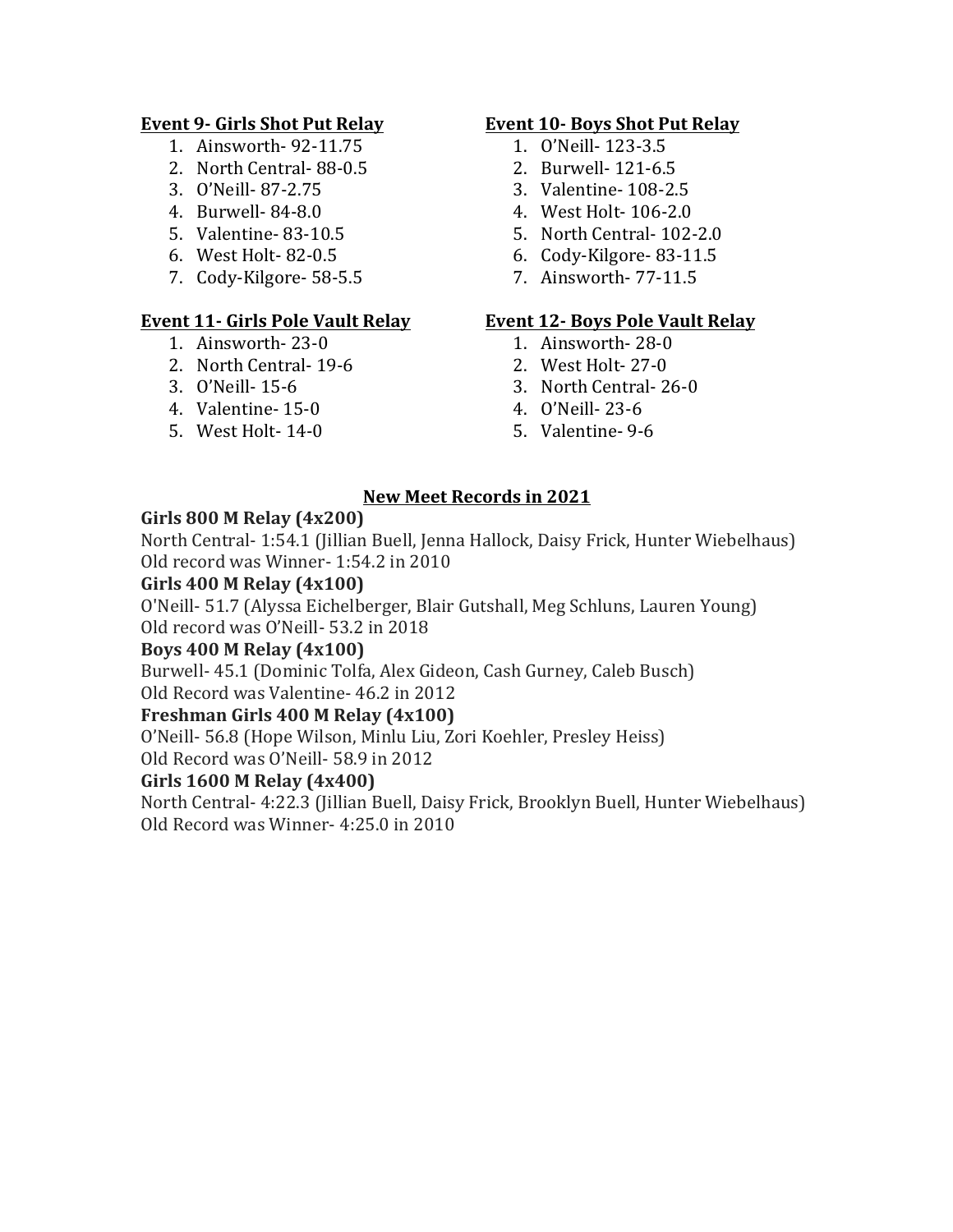#### Ainsworth High School **High School** Hy-Tek's MEET MANAGER 9:54 AM 3/27/2021 Page 1

**Ainsworth Relays 2021 - 3/26/2021**

**10th Annual- East City Park Highs Mid 50's with S winds 5-20 mph**

**Result** 

|                | <b>Event 1 Girls Long Jump Relay</b><br><b>Meet Record:</b><br>46-04.75<br>2019 | O'Neill          |          |
|----------------|---------------------------------------------------------------------------------|------------------|----------|
|                | Name                                                                            | School           | Finals   |
| <b>Finals</b>  |                                                                                 |                  |          |
| 1              | Schluns, Meg                                                                    | O'Neill          | 15-09.75 |
| 2              | Young, Lauren                                                                   | O'Neill          | 15-09.25 |
| 3              | Helgoth, Carlie                                                                 | <b>Burwell</b>   | 15-04.00 |
| 4              | Goochey, Cameryn                                                                | Ainsworth        | 14-11.00 |
| 5              | Salters, Isabelle                                                               | Valentine        | 14-08.75 |
| 6              | McGinley, Becca                                                                 | Valentine        | 14-05.25 |
| 7              | Hilker, Autumn                                                                  | O'Neill          | 14-02.50 |
| 8              | From, Fayth                                                                     | Cody-Kilgore     | 14-00.50 |
| 9              | Sears, Emma                                                                     | Ainsworth        | 13-11.75 |
| 10             | Anderson, Adisyn                                                                | North Centra     | 13-10.00 |
| 11             | Fisbeck, Renee                                                                  | Valentine        | 13-04.75 |
| 12             | Goochey, Madelyn                                                                | Ainsworth        | 13-02.50 |
| 13             | Frick, Daisy                                                                    | North Centra     | 13-01.50 |
| 14             | Roseberry, Kassidy                                                              | Cody-Kilgore     | 13-01.00 |
| 14             | From, Jayda                                                                     | Cody-Kilgore     | 13-01.00 |
| 16             | Smith, Tatelyn                                                                  | North Centra     | 13-00.50 |
| 17             | Pospichal, Lanie                                                                | North Centra     | 13-00.00 |
| 18             | Koehler, Zori                                                                   | O'Neill          | 12-11.00 |
| 19             | Inbody, Kaitlynn                                                                | Ainsworth        | 12-09.00 |
| 20             | Smith, Kambrey                                                                  | North Centra     | 12-08.50 |
| 21             | Vander Wey, Mikah                                                               | Cody-Kilgore     | 12-05.25 |
| 22             | Wilson, Hope                                                                    | O'Neill          | 12-03.25 |
| 23             | Jeffres, Kaley                                                                  | Burwell          | 12-03.00 |
| 24             | Ortner, Lauren                                                                  | Ainsworth        | 12-00.00 |
| 25             |                                                                                 | North Centra     |          |
| 26             | Morgan, Sheyenne                                                                | O'Neill          | 11-10.00 |
|                | Scofield, Hailey                                                                |                  | 11-04.50 |
| 27             | Petersen, Dylan                                                                 | <b>Burwell</b>   | 10-09.00 |
| 28             | Revil, Louison                                                                  | North Centra     | 10-07.00 |
| 29             | McGowan, Savanah                                                                | North Centra     | 10-04.25 |
| 30             | Painter, Katelyn                                                                | North Centra     | 9-11.75  |
| 31             | Starboy, Kyla                                                                   | Cody-Kilgore     | 9-09.00  |
| 32             | Fanin, Giorgia                                                                  | North Centra     | 8-08.75  |
|                | <b>Event 2 Boys Long Jump Relay</b>                                             |                  |          |
|                | <b>Meet Record:</b><br>58-06<br>2012                                            | <b>Valentine</b> |          |
|                | Name                                                                            | <b>School</b>    | Finals   |
| <b>Finals</b>  |                                                                                 |                  |          |
| $\mathbf{1}$   | Shelbourn, Kenneth                                                              | Valentine        | 20-10.00 |
| $\overline{c}$ | Nelson, Carter                                                                  | Ainsworth        | 20-00.50 |
| 3              | Jelinek, Tyler                                                                  | West Holt        | 19-00.25 |
| $\overline{4}$ | Diediker, Tyler                                                                 | O'Neill Boys     | 18-02.50 |
| 5              | Phillipps, Cooper                                                               | Burwell          | 18-00.00 |
| 6              | Wallinger, Nate                                                                 | West Holt        | 17-10.00 |
| 6              | Coventry, Sean                                                                  | O'Neill Boys     | 17-10.00 |
| 8              | Prewitt, Wyatt                                                                  | North Centra     | 17-09.00 |
| 9              | McCart, Caid                                                                    | West Holt        | 17-08.00 |

| S   |                  |                |          |
|-----|------------------|----------------|----------|
| 10  | Lurz, Ashton     | Valentine      | 17-05.75 |
| 11  | Harp, Mason      | Valentine      | 17-05.50 |
| 12  | Pfister, William | North Centra   | 17-01.00 |
| 13  | Hartgrave, Tyler | West Holt      | 16-07.00 |
| 14  | Shaw, Clay       | O'Neill Boys   | 16-00.75 |
| 15  | Painter, Jamison | North Centra   | 16-00.00 |
| 16  | Kaup, Jackson    | North Centra   | 15-08.50 |
| 17  | Knox, Jacob      | Cody-Kilgore   | 15-06.00 |
| 18  | Molina, Alex     | O'Neill Boys   | 15-01.00 |
| 19  | Parks, Dylan     | O'Neill Boys   | 14-02.00 |
| 20  | Koskela, Casimir | <b>Burwell</b> | 13-11.00 |
| 21  | Fischer, Parker  | West Holt      | 13-09.50 |
| 22  | Olson, Rylan     | West Holt      | 13-03.00 |
| 23  | Robinson, Isaac  | Cody-Kilgore   | 13-00.75 |
| 24  | Swanson, Kadyn   | North Centra   | 12-08.00 |
| --- | Pilakowski, Dane | Valentine      | ND       |
|     |                  |                |          |

### **Event 3 Girls High Jump Relay**

**Meet Record: 14-08 2018 North Central Name School Finals Finals** Wiebelhuas, Hunter North Centra 5-05.00 2 Williams, Nikia Burwell J4-10.00 Johnson, Aubree Cody-Kilgore J4-10.00 4 Ostrom, Kierra Burwell 4-08.00 Walnofer, EmiLee West Holt J4-08.00 Temple, Cheyan Ainsworth J4-08.00 Long, Makenzie Valentine 4-06.00 Hilker, Autumn O'Neill 4-04.00 8 Nemetz, Maci West Holt 4-04.00 8 Mosner, Finley Valentine 4-04.00 11 Ost, Mariah North Centra 4-02.00 11 Patterson, Alivia Valentine 4-02.00 11 Scofield, Hailey O'Neill 4-02.00 Wilson, Sophie Ainsworth 4-02.00 Stutzman, Dakota Ainsworth 4-02.00 Wilkins, Libby Ainsworth 4-02.00 17 Wilson, Hope O'Neill 4-00.00 17 Carstens, Hanna Burwell 4-00.00 17 Kratz, Katelyn West Holt 4-00.00 Hallock, Jenna North Centra 4-00.00 17 Pischel, Ashley O'Neill 4-00.00 Saner, Shelly Ainsworth 3-08.00 Starboy, Kyla Cody-Kilgore 3-08.00 --- Owens, Bethany O'Neill NH --- Toren, Amanda Cody-Kilgore NH --- Young, Quincy O'Neill NH

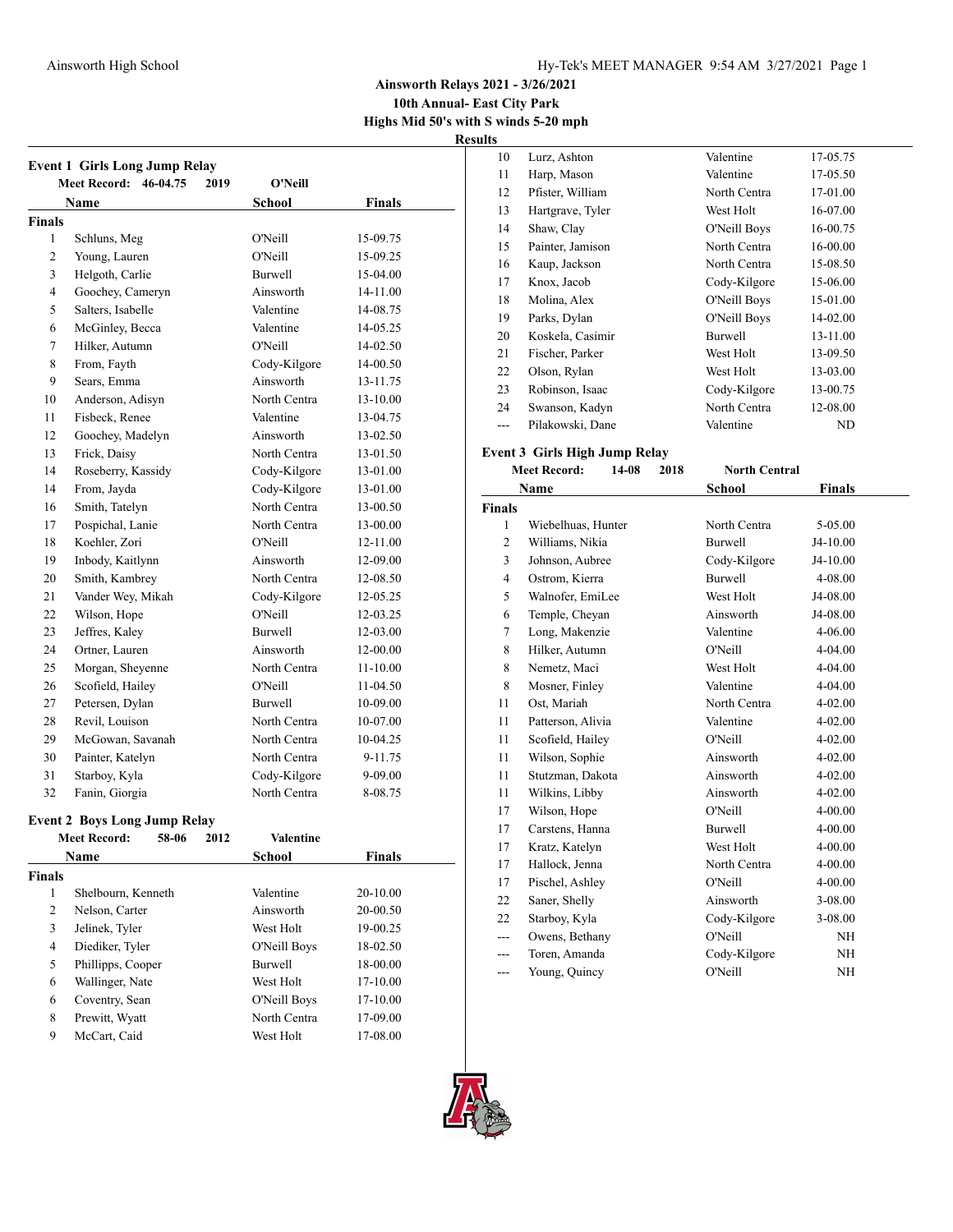### Ainsworth High School **Hy-Tek's MEET MANAGER** 9:54 AM 3/27/2021 Page 2

**Ainsworth Relays 2021 - 3/26/2021**

**10th Annual- East City Park Highs Mid 50's with S winds 5-20 mph**

**Results**

|               | <b>Meet Record:</b><br>17-06<br>2012 | <b>Valentine</b> |               |
|---------------|--------------------------------------|------------------|---------------|
|               | Name                                 | <b>School</b>    | <b>Finals</b> |
| <b>Finals</b> |                                      |                  |               |
| 1             | Nelson, Carter                       | Ainsworth        | $6 - 02.00$   |
| 2             | Phillipps, Cooper                    | <b>Burwell</b>   | $5 - 10.00$   |
| 3             | Prewitt, Wyatt                       | North Centra     | 5-08.00       |
| 4             | Rentschler, Rumen                    | West Holt        | J5-08.00      |
| 5             | Shelbourn, Kenneth                   | Valentine        | J5-08.00      |
| 6             | Gideon, Hans                         | <b>Burwell</b>   | 5-06.00       |
| 7             | Allen, Caleb                         | Ainsworth        | 5-04.00       |
| 8             | Coventry, Sean                       | O'Neill Boys     | $5-02.00$     |
| 8             | Gideon, Alex                         | <b>Burwell</b>   | $5-02.00$     |
| 10            | Larson, Ian                          | West Holt        | $5 - 00.00$   |
| 10            | Barrow, Ben                          | Ainsworth        | $5 - 00.00$   |
| 10            | Larsen, Lex                          | Valentine        | $5 - 00.00$   |
| 10            | Appelt, Trey                         | Ainsworth        | $5 - 00.00$   |
| 10            | Perrett, Nathan                      | Valentine        | $5 - 00.00$   |
| 15            | Classen, Landon                      | O'Neill Boys     | $4 - 10.00$   |
| 16            | Shaw, Clay                           | O'Neill Boys     | 4-08.00       |
| 16            | Kaup, Jackson                        | North Centra     | 4-08.00       |
| 16            | Knox, Jacob                          | Cody-Kilgore     | 4-08.00       |
| 16            | Davis, Caleb                         | West Holt        | 4-08.00       |
|               | Pfister, William                     | North Centra     | NH            |
|               | Kruetner, Connor                     | Valentine        | NH            |

#### **Event 5 Girls Discus Throw Relay**

### **Meet Record: 307-06 2017 West Holt Name** School **Finals Finals** Nelson, Kaitlyn Ainsworth 110-09 Kaup, Mackenzie West Holt 92-03 Hupp, Becky O'Neill 91-08 Schott, Jenna Burwell 90-10 Richards, Emma Valentine 89-09 Kral, Karli Ainsworth 88-08 Young, Saylen Ainsworth 86-11 Liewer, Wreece O'Neill 78-08 9 Stephen, Allie North Centra 75-06 Dawe, Zakia Burwell 75-05 Hicks, Gracyn Burwell 75-01 Buechle, Kinsey Valentine 74-02 Linse, Adyson North Centra 73-04 Good, Jocelyn Ainsworth 72-10 Hanks, Makenna Burwell 72-10 Hooey, Lana West Holt 72-07 Jakubowski, Maddie O'Neill 72-06 Ost, Savanna North Centra 71-09 Bacon, Ashlee Valentine 71-05 Carpenter, Amaraa North Centra 71-05

| 21  | Busenitz, Abby       | Cody-Kilgore   | $70 - 10$ |
|-----|----------------------|----------------|-----------|
| 22  | Donner, Abi          | Cody-Kilgore   | $70 - 05$ |
| 23  | Woodson, Paige       | O'Neill        | 69-01     |
| 24  | Saner, Shelly        | Ainsworth      | 67-04     |
| 25  | Copsey, Chloe        | <b>Burwell</b> | 67-01     |
| 26  | Gideon, Cora         | <b>Burwell</b> | $61-10$   |
| 27  | Osborne, Kelcie      | West Holt      | 61-07     |
| 28  | Busenitz, Annalise   | Cody-Kilgore   | 61-05     |
| 29  | Miller, Hana         | O'Neill        | 59-08     |
| 30  | Burkinshaw, Sidney   | West Holt      | 58-04     |
| 31  | Hilker, Maddy        | O'Neill        | 57-09     |
| 32  | Battershaw, Taylor   | Valentine      | 57-08     |
| 33  | Swanson, Gracie      | North Centra   | 57-07     |
| 34  | Starboy, Kyla        | Cody-Kilgore   | 56-11     |
| 35  | Arnholt, Mackinzie   | North Centra   | 56-08     |
| 36  | Hanson, Kaylee       | Valentine      | 55-09     |
| 37  | Kellner, Courtney    | West Holt      | 54-06     |
| 38  | Schaaf, Cadey        | West Holt      | 53-02     |
| 39  | Ward, Makenzie       | Valentine      | 52-08     |
| 40  | Rentschler, Madeline | West Holt      | 51-03     |
| 41  | Beckwith, Brittany   | West Holt      | 50-05     |
| 42  | Reagle, Ava          | Valentine      | 50-00     |
| 42  | Heiss, Aurora        | O'Neill        | 50-00     |
| 44  | Hupp, Rachel         | O'Neill        | 48-07     |
| 45  | Stauth, Claire       | O'Neill        | 48-03     |
| 46  | Bejot, Alia          | Ainsworth      | $43 - 00$ |
| 47  | Scott, Mallorie      | O'Neill        | $42-09$   |
| --- | Schartz, Sierra      | West Holt      | ND        |

### **Event 6 Boys Discus Throw Relay**

|               | <b>Meet Record:</b><br>383-10 | 2015 | Ainsworth    |               |
|---------------|-------------------------------|------|--------------|---------------|
|               | Name                          |      | School       | <b>Finals</b> |
| <b>Finals</b> |                               |      |              |               |
| 1             | Jennings, Christopher         |      | O'Neill Boys | 142-00        |
| 2             | Mann, Carter                  |      | Burwell      | 135-09        |
| 3             | Naslund, Dillon               |      | Cody-Kilgore | 126-10        |
| 4             | Dawe, Tyler                   |      | Burwell      | 118-03        |
| 5             | Larsen, Fletcher              |      | Valentine    | 114-01        |
| 6             | Curtis, Levi                  |      | West Holt    | 107-07        |
| 7             | Engelbart, Joseph             |      | O'Neill Boys | 106-01        |
| 8             | Perrett, Jonah                |      | Valentine    | 104-06        |
| 9             | Pardun, Mathew                |      | O'Neill Boys | 98-01         |
| 10            | Gardner, Cash                 |      | West Holt    | 95-04         |
| 11            | Kaup, Jeremiah                |      | West Holt    | $95-00$       |
| 12            | Benemerito, AJ                |      | North Centra | 94-02         |
| 13            | Shaw, Carson                  |      | North Centra | 93-09         |
| 14            | Painter, Ryan                 |      | North Centra | 93-01         |
| 15            | Fritz, Ethan                  |      | O'Neill Boys | 90-07         |
| 16            | Wallinger, Nate               |      | West Holt    | 85-01         |
| 17            | Russell, Grady                |      | Valentine    | 80-01         |
| 18            | Reynolds, Eddie               |      | North Centra | 78-10         |

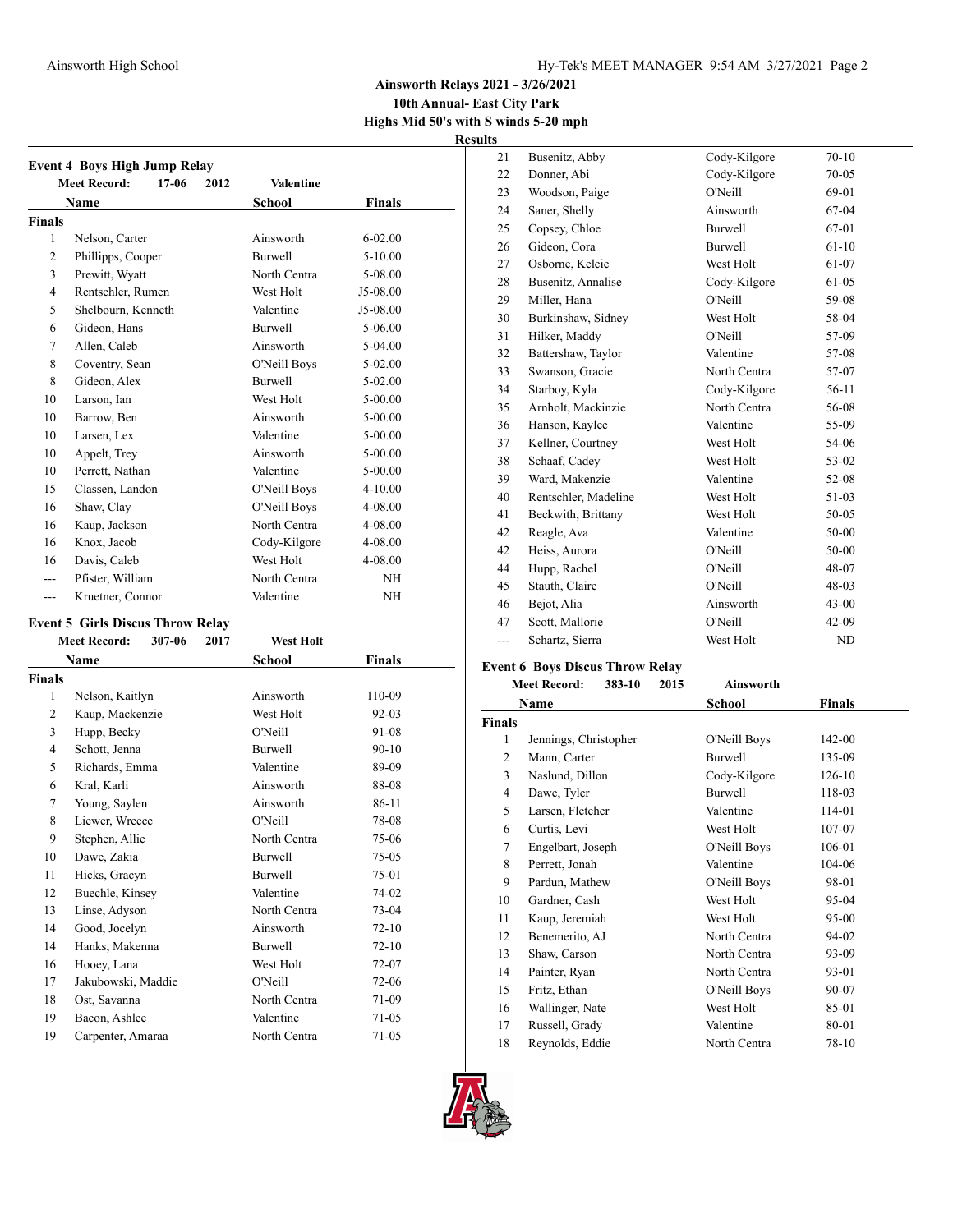**10th Annual- East City Park Highs Mid 50's with S winds 5-20 mph**

**Results**

|                         | Finals  (Event 6 Boys Discus Throw Relay) |      |               |               |
|-------------------------|-------------------------------------------|------|---------------|---------------|
|                         | Name                                      |      | <b>School</b> | Finals        |
| 19                      | Hoffman, Jack                             |      | West Holt     | $75 - 10$     |
| 20                      | Vavra, Seth                               |      | Valentine     | 75-07         |
| 21                      | Hodges, Hagen                             |      | Burwell       | $74 - 10$     |
| 22                      | Boes, Grant                               |      | Valentine     | $72-00$       |
| 23                      | Allen, Gabriel                            |      | Ainsworth     | 68-04         |
| 24                      | Finley, Ian                               |      | Ainsworth     | 67-05         |
| 25                      | Hallock, Jackson                          |      | North Centra  | 67-00         |
| 26                      | Caulfield, Dooley                         |      | North Centra  | 66-01         |
| 27                      | Remmers, Victor                           |      | Cody-Kilgore  | 65-01         |
| 28                      | Reynolds, Robert                          |      | North Centra  | $62 - 11$     |
| 29                      | Fletcher, Traven                          |      | Valentine     | $62 - 10$     |
| 30                      | Krysl, Tate                               |      | O'Neill Boys  | 61-06         |
| 31                      | Craven, Hunter                            |      | North Centra  | 61-04         |
| 32                      | Osborne, Colton                           |      | O'Neill Boys  | 58-10         |
| 33                      | Brians, Jimmy                             |      | Cody-Kilgore  | 42-01         |
| $---$                   | Orton, Colton                             |      | Ainsworth     | ND            |
|                         | <b>Event 7 Girls Triple Jump Relay</b>    |      |               |               |
|                         | <b>Meet Record:</b><br>$95 - 00$          | 2019 | O'Neill       |               |
|                         | Name                                      |      | School        | <b>Finals</b> |
| <b>Finals</b>           |                                           |      |               |               |
| 1                       | Young, Lauren                             |      | O'Neill       | 34-00.00      |
| 2                       | Raymond, Eden                             |      | Ainsworth     | 33-01.00      |
| 3                       | Long, Makenzie                            |      | Valentine     | 31-01.50      |
| 4                       | Ravenscroft, Elle                         |      | Cody-Kilgore  | 30-10.00      |
| 5                       | Smith, Tatelyn                            |      | North Centra  | 30-05.00      |
| 6                       | Liu, Minlu                                |      | O'Neill       | 30-03.00      |
| 7                       | Nemetz, Maci                              |      | West Holt     | 30-00.50      |
| 8                       | Schluns, Haley                            |      | O'Neill       | 29-07.75      |
| 9                       | Klabenes, Jessa                           |      | Valentine     | 29-01.50      |
| 10                      | Anderson, Adisyn                          |      | North Centra  | 28-09.75      |
| 11                      | Goochey, Madelyn                          |      | Ainsworth     | 28-08.50      |
| 12                      | Sears, Emma                               |      | Ainsworth     | 28-05.00      |
| 13                      | Poessnecker, Rylee                        |      | West Holt     | 27-11.00      |
| 14                      | Walnofer, EmiLee                          |      | West Holt     | 27-08.25      |
| 15                      | Thiele, Abby                              |      | West Holt     | 27-01.00      |
| 16                      | Smith, Kambrey                            |      | North Centra  | 25-10.00      |
| 17                      | Sich, Julia                               |      | Burwell       | 25-04.50      |
| 18                      | Wietzki, McKenna                          |      | North Centra  | 25-03.00      |
| 19                      | Morgan, Sheyenne                          |      | North Centra  | 24-10.50      |
|                         | <b>Event 8 Boys Triple Jump Relay</b>     |      |               |               |
|                         | <b>Meet Record: 123-06.50</b>             | 2019 | West Holt     |               |
|                         | Name                                      |      | <b>School</b> | <b>Finals</b> |
| <b>Finals</b>           |                                           |      |               |               |
| 1                       | Shelbourn, Kenneth                        |      | Valentine     | 43-01.25      |
| 2                       | Allen, Caleb                              |      | Ainsworth     | 41-09.50      |
| 3                       | Bode, Levi                                |      | Burwell       | 41-03.50      |
| $\overline{\mathbf{4}}$ | Jelinek, Tyler                            |      | West Holt     | 40-01.00      |

| 5  | Lurz, Ashton      | Valentine      | 39-03.50     |  |
|----|-------------------|----------------|--------------|--|
| 6  | Morrow, Drew      | O'Neill Boys   | 38-01.00     |  |
| 7  | Classen, Landon   | O'Neill Boys   | 37-04.50     |  |
| 8  | Diediker, Tyler   | O'Neill Boys   | 36-10.75     |  |
| 9  | Gideon, Titus     | <b>Burwell</b> | 36-08.75     |  |
| 10 | Albrecht, Joseph  | West Holt      | 34-10.25     |  |
| 11 | Knox, Jacob       | Cody-Kilgore   | 34-06.00     |  |
| 12 | Lancaster, Jack   | Valentine      | 34-00.75     |  |
| 13 | Pfister, William  | North Centra   | 33-04.75     |  |
| 14 | Kaup, Jackson     | North Centra   | 32-10.25     |  |
| 15 | Nelson, Ty        | North Centra   | $32 - 02.00$ |  |
| 16 | Benemerito, Dylan | North Centra   | 26-11.75     |  |
|    | Laetsch, Ian      | West Holt      | ND           |  |
|    |                   |                |              |  |

#### **Event 9 Girls Shot Put Relay Meet Record: 106-11 2013 Ainsworth**

|                | Name                 | <b>School</b>  | <b>Finals</b> |  |
|----------------|----------------------|----------------|---------------|--|
| <b>Finals</b>  |                      |                |               |  |
| 1              | Nelson, Kaitlyn      | Ainsworth      | 32-10.75      |  |
| $\overline{c}$ | Arnholt, Mackinzie   | North Centra   | 31-10.00      |  |
| 3              | Donner, Abi          | Cody-Kilgore   | 31-07.50      |  |
| 4              | Schott, Jenna        | <b>Burwell</b> | 31-05.00      |  |
| 5              | Young, Saylen        | Ainsworth      | 30-07.50      |  |
| 6              | Richards, Emma       | Valentine      | 30-04.50      |  |
| 6              | Carpenter, Amaraa    | North Centra   | 30-04.50      |  |
| 8              | Woodson, Paige       | O'Neill        | 30-02.50      |  |
| 9              | Liewer, Wreece       | O'Neill        | 29-06.75      |  |
| 10             | Kral, Karli          | Ainsworth      | 29-05.50      |  |
| 11             | Good, Jocelyn        | Ainsworth      | 28-09.50      |  |
| 12             | Hooey, Lana          | West Holt      | 28-06.00      |  |
| 13             | Kellner, Courtney    | West Holt      | 27-08.00      |  |
| 14             | Hupp, Becky          | O'Neill        | 27-05.50      |  |
| 15             | Bacon, Ashlee        | Valentine      | 27-05.00      |  |
| 16             | Dawe, Zakia          | <b>Burwell</b> | 27-04.00      |  |
| 17             | Saner, Shelly        | Ainsworth      | 27-02.25      |  |
| 18             | Busenitz, Annalise   | Cody-Kilgore   | 26-10.00      |  |
| 19             | Hilker, Maddy        | O'Neill        | 26-08.50      |  |
| 20             | Buechle, Kinsey      | Valentine      | 26-01.00      |  |
| 21             | Copsey, Chloe        | <b>Burwell</b> | 25-11.00      |  |
| 22             | Beckwith, Brittany   | West Holt      | 25-10.50      |  |
| 23             | Linse, Adyson        | North Centra   | 25-10.00      |  |
| 24             | Hicks, Gracyn        | <b>Burwell</b> | 25-07.50      |  |
| 25             | Ost. Savanna         | North Centra   | 25-00.00      |  |
| 26             | Kaup, Mackenzie      | West Holt      | 24-11.50      |  |
| 27             | Hanks, Makenna       | <b>Burwell</b> | 24-01.00      |  |
| 28             | Swanson, Gracie      | North Centra   | 23-11.50      |  |
| 29             | Rentschler, Madeline | West Holt      | 23-04.00      |  |
| 29             | Battershaw, Taylor   | Valentine      | 23-04.00      |  |
| 31             | Schaaf, Cadey        | West Holt      | 23-00.00      |  |
| 32             | Burkinshaw, Sidney   | West Holt      | 22-08.00      |  |
| 33             | Miller, Hana         | O'Neill        | 22-03.50      |  |

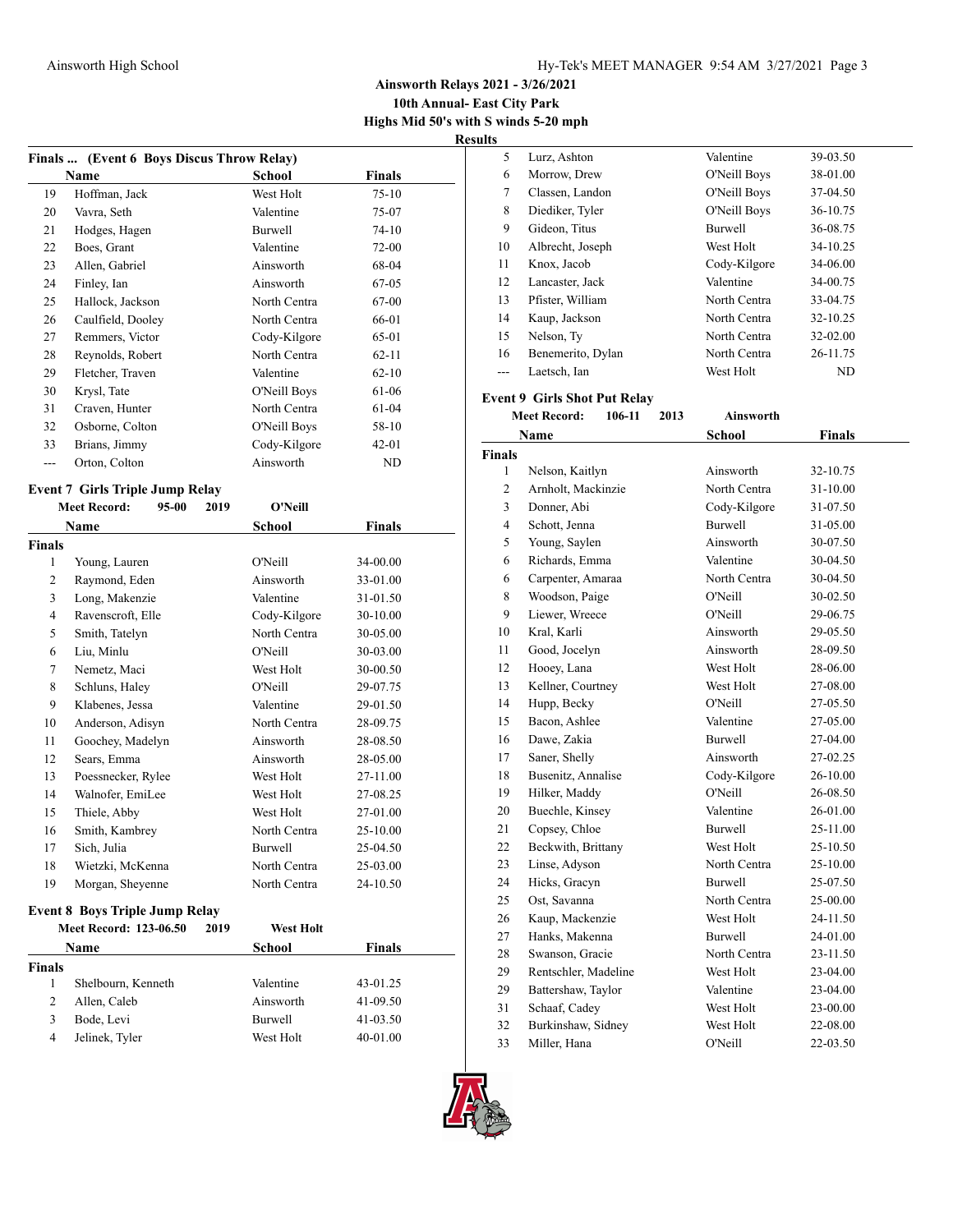**10th Annual- East City Park Highs Mid 50's with S winds 5-20 mph**

**Results**

|     | Finals  (Event 9 Girls Shot Put Relay) |           |               |  |
|-----|----------------------------------------|-----------|---------------|--|
|     | Name                                   | School    | <b>Finals</b> |  |
| 34  | Osborne, Kelcie                        | West Holt | $22 - 02.50$  |  |
| 35  | Jakubowski, Maddie                     | O'Neill   | $22 - 01.50$  |  |
| 36  | Reagle, Ava                            | Valentine | 21-08.75      |  |
| 37  | Heiss, Aurora                          | O'Neill   | 19-06.25      |  |
| 38  | Weekley, Arideth                       | West Holt | 19-04.50      |  |
| 39  | Stauth, Claire                         | O'Neill   | 19-03.00      |  |
| 40  | Bejot, Alia                            | Ainsworth | 18-10.50      |  |
| 41  | Scott, Mallorie                        | O'Neill   | 17-04.00      |  |
| 42  | Hupp, Rachel                           | O'Neill   | 16-10.50      |  |
| 43  | Hanson, Kaylee                         | Valentine | 16-09.75      |  |
| 44  | Ward, Makenzie                         | Valentine | 15-08.50      |  |
| --- | Schartz, Sierra                        | West Holt | ND            |  |
|     |                                        |           |               |  |

#### **Event 10 Boys Shot Put Relay**

|                | <b>Meet Record: 126-02.50</b><br>2013 | <b>Ainsworth</b> |          |
|----------------|---------------------------------------|------------------|----------|
|                | Name                                  | School           | Finals   |
| <b>Finals</b>  |                                       |                  |          |
| 1              | Mann, Carter                          | Burwell          | 44-06.50 |
| $\overline{c}$ | Pardun, Mathew                        | O'Neill Boys     | 44-00.50 |
| 3              | Dawe, Tyler                           | Burwell          | 43-07.00 |
| $\overline{4}$ | Engelbart, Joseph                     | O'Neill Boys     | 41-09.00 |
| 5              | Perrett, Jonah                        | Valentine        | 39-11.00 |
| 6              | Naslund, Dillon                       | Cody-Kilgore     | 39-10.00 |
| $\tau$         | McCart, Caid                          | West Holt        | 39-00.50 |
| 8              | Larsen, Fletcher                      | Valentine        | 38-02.50 |
| 9              | Jennings, Christopher                 | O'Neill Boys     | 37-06.00 |
| 10             | Shaw, Carson                          | North Centra     | 35-10.00 |
| 11             | Gardner, Cash                         | West Holt        | 34-07.00 |
| 12             | Osborne, Colton                       | O'Neill Boys     | 34-04.50 |
| 13             | Painter, Ryan                         | North Centra     | 33-11.50 |
| 14             | Hodges, Hagen                         | <b>Burwell</b>   | 33-05.00 |
| 15             | Curtis, Levi                          | West Holt        | 32-06.50 |
| 16             | Benemerito, AJ                        | North Centra     | 32-04.50 |
| 17             | Kaup, Jeremiah                        | West Holt        | 31-09.50 |
| 18             | Reynolds, Eddie                       | North Centra     | 31-03.00 |
| 19             | Fritz, Ethan                          | O'Neill Boys     | 30-01.50 |
| 20             | Fletcher, Traven                      | Valentine        | 30-01.00 |
| 21             | Hoffman, Jack                         | West Holt        | 28-09.00 |
| 22             | Boes, Grant                           | Valentine        | 28-07.00 |
| 22             | Caulfield, Dooley                     | North Centra     | 28-07.00 |
| 24             | Blumenstock, Riggin                   | Ainsworth        | 28-02.50 |
| 25             | Vavra, Seth                           | Valentine        | 27-07.00 |
| 26             | Craven, Hunter                        | North Centra     | 27-06.00 |
| 27             | Hallock, Jackson                      | North Centra     | 27-02.00 |
| 28             | Remmers, Victor                       | Cody-Kilgore     | 26-02.00 |
| 29             | Krysl, Tate                           | O'Neill Boys     | 25-10.50 |
| 30             | Finley, Ian                           | Ainsworth        | 25-01.00 |
| 31             | Allen, Gabriel                        | Ainsworth        | 24-08.00 |
| 32             | Russell, Grady                        | Valentine        | 24-06.00 |

| 33             | Reynolds, Robert                       |      | North Centra | 20-11.50      |
|----------------|----------------------------------------|------|--------------|---------------|
| 34             | Brians, Jimmy                          |      | Cody-Kilgore | 17-11.50      |
| $-$            | Orton, Colton                          |      | Ainsworth    | ND            |
|                | <b>Event 11 Girls Pole Vault Relay</b> |      |              |               |
|                | <b>Meet Record:</b><br>$27-00$         | 2011 | O'Neill      |               |
|                | Name                                   |      | School       | Finals        |
| <b>Finals</b>  |                                        |      |              |               |
| 1              | Flynn, Maia                            |      | Ainsworth    | 9-00.00       |
| 2              | Sorensen, Zelie                        |      | O'Neill      | 8-06.00       |
| 3              | Buell, Brooklyn                        |      | North Centra | 8-00.00       |
| $\overline{4}$ | Robison, Delaney                       |      | Valentine    | 7-06.00       |
| $\overline{4}$ | Richards, Emma                         |      | Valentine    | 7-06.00       |
| 6              | Cadwallader, Makinley                  |      | West Holt    | 7-00.00       |
| 6              | Pozehl, Mila                           |      | Ainsworth    | 7-00.00       |
| 7              | Mlady, Landyn                          |      | West Holt    | J7-00.00      |
| 7              | Pischel, Ashley                        |      | O'Neill      | J7-00.00      |
| 7              | Inbody, Kaitlynn                       |      | Ainsworth    | J7-00.00      |
| 11             | Smith, Tatelyn                         |      | North Centra | 6-06.00       |
| 12             | Wilson, Sophie                         |      | Ainsworth    | 6-00.00       |
| 13             | Buell, Jillian                         |      | North Centra | 5-00.00       |
| $---$          | Kratz, Katelyn                         |      | West Holt    | NH            |
|                | <b>Event 12 Boys Pole Vault Relay</b>  |      |              |               |
|                | <b>Meet Record:</b><br>35-00           | 2019 | O'Neill      |               |
|                | Name                                   |      | School       | <b>Finals</b> |
| <b>Finals</b>  |                                        |      |              |               |
| $\mathbf{1}$   | Rentschler, Rumen                      |      | West Holt    | 12-00.00      |
| $\overline{c}$ | Nelson, Carter                         |      | Ainsworth    | 11-06.00      |
| 3              | Reynolds, Troy                         |      | North Centra | 10-00.00      |
| 4              | Haase, Dylan                           |      | Valentine    | 9-06.00       |
| 5              | Grosch, William                        |      | O'Neill Boys | J9-06.00      |
| 6              | Swanson, Corbin                        |      | Ainsworth    | J9-06.00      |
| 7              | Sullivan, Dusty                        |      | North Centra | 8-00.00       |
| 7              | Gotschall, Carter                      |      | West Holt    | 8-00.00       |
| 8              | Nelson, Ty                             |      | North Centra | J8-00.00      |
| 9              | Pistulka, Isaac                        |      | West Holt    | J7-00.00      |
| 9              | Barrow, Ben                            |      | Ainsworth    | J7-00.00      |
| 10             | Smith, Paxton                          |      | North Centra | 7-00.00       |
| 11             | Osborne, Zach                          |      | O'Neill Boys | J7-00.00      |
| 11             | Laible, Gus                            |      | O'Neill Boys | J7-00.00      |

--- Mitchell, Zach O'Neill Boys NH --- Orton, Colton Ainsworth NH --- Dean, Kyler O'Neill Boys NH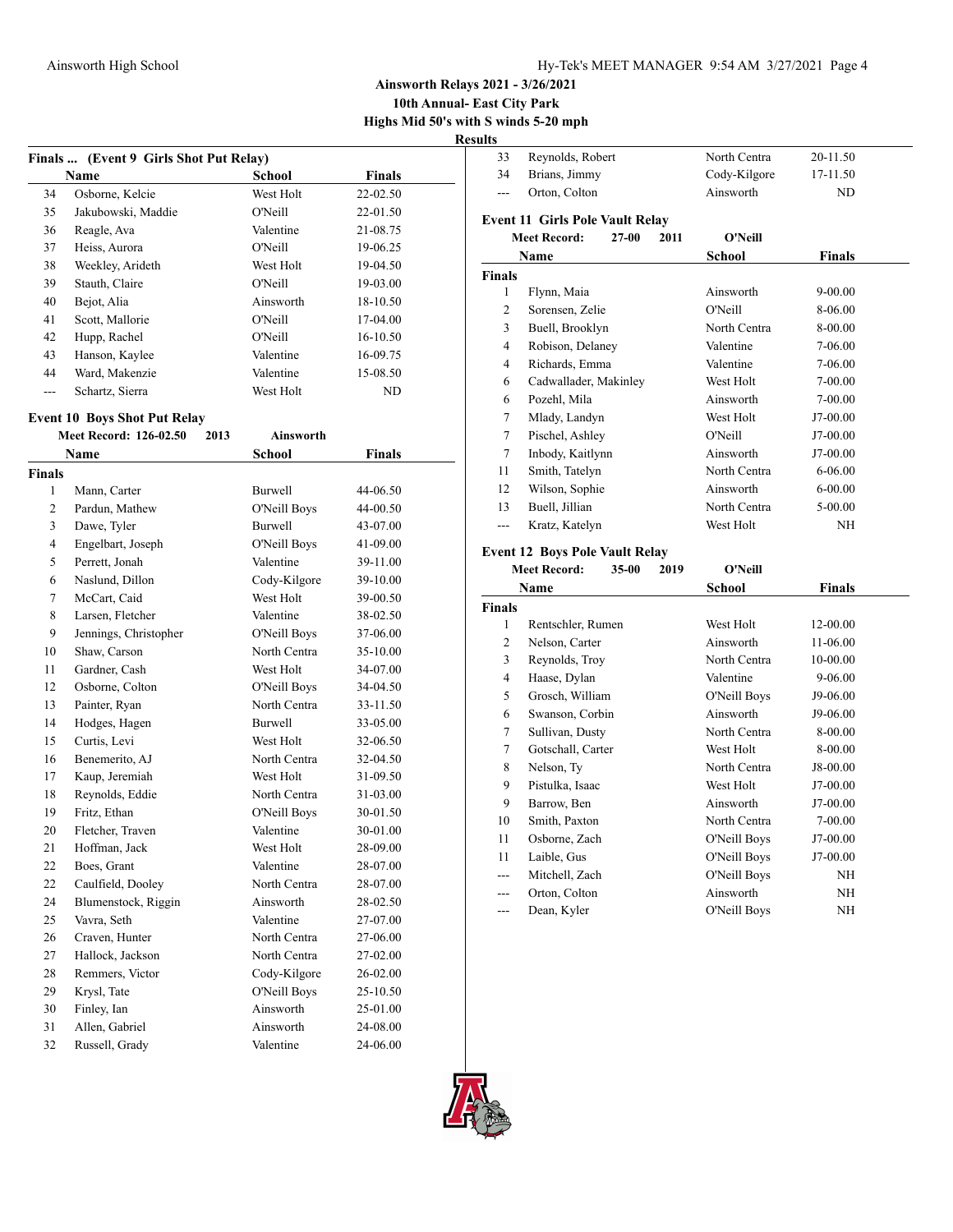6 Burwell A 13:56.6 1) Moses, Triston 2) Gideon, Hans

**Ainsworth Relays 2021 - 3/26/2021**

# **10th Annual- East City Park**

**Highs Mid 50's with S winds 5-20 mph**

**Results**

|                | <b>Event 13 Girls Distance Medley</b><br><b>Meet Record:</b> | 13:45.00 | 2018 |       | Ainsworth                            |          |
|----------------|--------------------------------------------------------------|----------|------|-------|--------------------------------------|----------|
|                | Team                                                         |          |      | Relay |                                      | Finals   |
| Finals         |                                                              |          |      |       |                                      |          |
| 1              | Ainsworth                                                    |          |      | А     |                                      | 14:19.9  |
|                | 1) Kerrigan, Katherine                                       |          |      |       | 2) Beel, Moriah                      |          |
|                | 3) Beel, Katrina                                             |          |      |       | 4) Beel, CeeAnna                     |          |
| $\overline{2}$ | North Central                                                |          |      | А     |                                      | 15:28.5  |
|                | 1) Wietzki, McKenna                                          |          |      |       | 2) Cosgrove, Allie                   |          |
|                | 3) Taylor, Keira                                             |          |      |       | 4) Palmer, Bailee                    |          |
| 3              | West Holt                                                    |          |      | А     |                                      | 15:39.1  |
|                | 1) Thiele, Abby                                              |          |      |       | 2) Poessnecker, Rylee                |          |
|                | 3) Rentschler, Brianna                                       |          |      |       | 4) Davis, Maddie                     |          |
| $\overline{4}$ | Burwell                                                      |          |      | А     |                                      | 15:55.5  |
|                | 1) Welniak, Lilly                                            |          |      |       | 2) Jarecke, Rylee                    |          |
|                | 3) Jeffres, Jessi                                            |          |      |       | 4) Welniak, Hadyn                    |          |
| 5              | O'Neill                                                      |          |      | А     |                                      | 16:23.7  |
|                | 1) Dickau, Ashley                                            |          |      |       | 2) Hilker, Autumn                    |          |
|                | 3) Corkle, Annie                                             |          |      |       | 4) Welke, Kiersten                   |          |
| 6              | Cody-Kilgore                                                 |          |      | А     |                                      | 16:26.7  |
|                | 1) From, Fayth                                               |          |      |       | 2) Toren, Amanda                     |          |
|                | 3) From, Jayda                                               |          |      |       | 4) Busenitz, Abby                    |          |
| 7              | Valentine                                                    |          |      | А     |                                      | 17:11.7  |
|                | 1) Patterson, Alivia                                         |          |      |       | 2) Welch, Jaiden                     |          |
|                | 3) Boes, Lindsey                                             |          |      |       | 4) Long, Lexi                        |          |
| 8              | Ainsworth                                                    |          |      | B     |                                      | x18:12.3 |
|                | 1) Arens, Maren                                              |          |      |       | 2) Barthel, Tessa                    |          |
|                | 3) Cole, Alison                                              |          |      |       | 4) Higbee, Kylie                     |          |
|                |                                                              |          |      |       |                                      |          |
|                | <b>Event 14 Boys Distance Medley</b><br><b>Meet Record:</b>  | 11:28.10 | 2013 |       | O'Neill                              |          |
|                | Team                                                         |          |      | Relay |                                      | Finals   |
| Finals         |                                                              |          |      |       |                                      |          |
| 1              | West Holt                                                    |          |      | А     |                                      | 12:13.3  |
|                | 1) Jelinek, Tyler                                            |          |      |       | 2) McCart, Asher                     |          |
|                | 3) Kraus, Aaron                                              |          |      |       | 4) Albrecht, Joseph                  |          |
| $\overline{c}$ | North Central                                                |          |      | А     |                                      | 12:19.1  |
|                |                                                              |          |      |       |                                      |          |
|                | 1) Dickau, Zach                                              |          |      |       | 2) Prewitt, Gavin<br>4) Orton, Raden |          |
| 3              | 3) Hagan, Mason                                              |          |      | А     |                                      | 12:22.4  |
|                | O'Neill Boys                                                 |          |      |       |                                      |          |
|                | 1) Rainforth, Ty                                             |          |      |       | 2) Classen, Landon                   |          |
|                | 3) Moore, Keegan                                             |          |      |       | 4) Thompson, Brady                   | 12:36.3  |
| 4              | Ainsworth                                                    |          |      | А     |                                      |          |
|                | 1) Ortner, Tommy                                             |          |      |       | 2) Barrow, Ben                       |          |
|                | 3) Appelt, Trey                                              |          |      |       | 4) Schlueter, Tylan                  |          |
| 5              | Valentine                                                    |          |      | А     |                                      | 12:56.4  |

1) Lancaster, Jack 2) Haase, Dylan<br>3) Kluender, Mitch 4) Springer, Gran

4) Springer, Grant

|                | 3) Moses, Braiden                |      |       | 4) Wentworth, Emmet   |
|----------------|----------------------------------|------|-------|-----------------------|
| 7              | West Holt                        |      | В     | x13:56.7              |
|                | 1) Nelson, Nathaniel             |      |       | 2) Olson, Rylan       |
|                | 3) Davies, Hayden                |      |       | 4) Gotschall, Carter  |
| 8              | Ainsworth                        |      | B     | x14:26.6              |
|                | 1) Blumenstock, Riggin           |      |       | 2) Cole, Keith        |
|                | 3) Swanson, Corbin               |      |       | 4) Titus, Atley       |
| ---            | Valentine                        |      | В     | DQ                    |
|                | 1) Stoeger, Preston              |      |       | 2) Kruetner, Connor   |
|                | 3) Waugh, Jesse                  |      |       | 4) Welch, Tyson       |
|                |                                  |      |       |                       |
|                | Event 15 Girls 4x200 Meter Relay |      |       |                       |
|                | <b>Meet Record:</b><br>1:54.03   | 2021 |       | North Central         |
|                | Team                             |      | Relay | Finals                |
| <b>Finals</b>  |                                  |      |       |                       |
| 1              | North Central                    |      | А     | 1:54.1                |
|                | 1) Buell, Jillian                |      |       | 2) Hallock, Jenna     |
|                | 3) Frick, Daisy                  |      |       | 4) Wiebelhuas, Hunter |
| $\overline{c}$ | Valentine                        |      | А     | 1:56.3                |
|                | 1) Monroe, Malika                |      |       | 2) Fisbeck, Renee     |
|                | 3) McGinley, Becca               |      |       | 4) Salters, Isabelle  |
| 3              | O'Neill                          |      | А     | 1:57.7                |
|                | 1) Eichelberger, Alyssa          |      |       | 2) Sorensen, Zelie    |
|                | 3) Cahoy, Harley                 |      |       | 4) Heiss, Presley     |
| 4              | Cody-Kilgore                     |      | A     | 1:58.0                |
|                | 1) Ravenscroft, Elle             |      |       | 2) Roseberry, Kassidy |
|                | 3) Johnson, Aubree               |      |       | 4) From, Fayth        |
| 5              | Ainsworth                        |      | А     | 2:00.2                |
|                | 1) Temple, Cheyan                |      |       | 2) Ortner, Lauren     |
|                | 3) Goochey, Cameryn              |      |       | 4) Raymond, Eden      |
| 6              | West Holt                        |      | A     | 2:02.8                |
|                | 1) Cadwallader, Makinley         |      |       | 2) Nemetz, Maci       |
|                | 3) Mlady, Landyn                 |      |       | 4) Karo, Addie        |
| 7              | Burwell                          |      | А     | 2:04.2                |
|                | 1) Ostrom, Kierra                |      |       | 2) Williams, Nikia    |
|                | 3) Hughes, Emily                 |      |       | 4) Carstens, Hanna    |
| 8              | O'Neill                          |      | В     | x2:05.7               |
|                | 1) Young, Quincy                 |      |       | 2) Schluns, Haley     |
|                | 3) Scofield, Hailey              |      |       | 4) Pischel, Ashley    |
| 9              | Burwell                          |      | B     | x2:07.6               |
|                | 1) DeGroff, Trista               |      |       | 2) Jeffres, Kaley     |
|                | 3) Simon, Kylee                  |      |       | 4) Mayfield, Kelly    |
| 10             | West Holt                        |      | B     | x2:14.5               |
|                | 1) Campbell, Shaylee             |      |       | 2) Burkinshaw, Sidney |
|                | 3) Beckwith, Brittany            |      |       | 4) Kaup, Mackenzie    |
|                |                                  |      |       |                       |

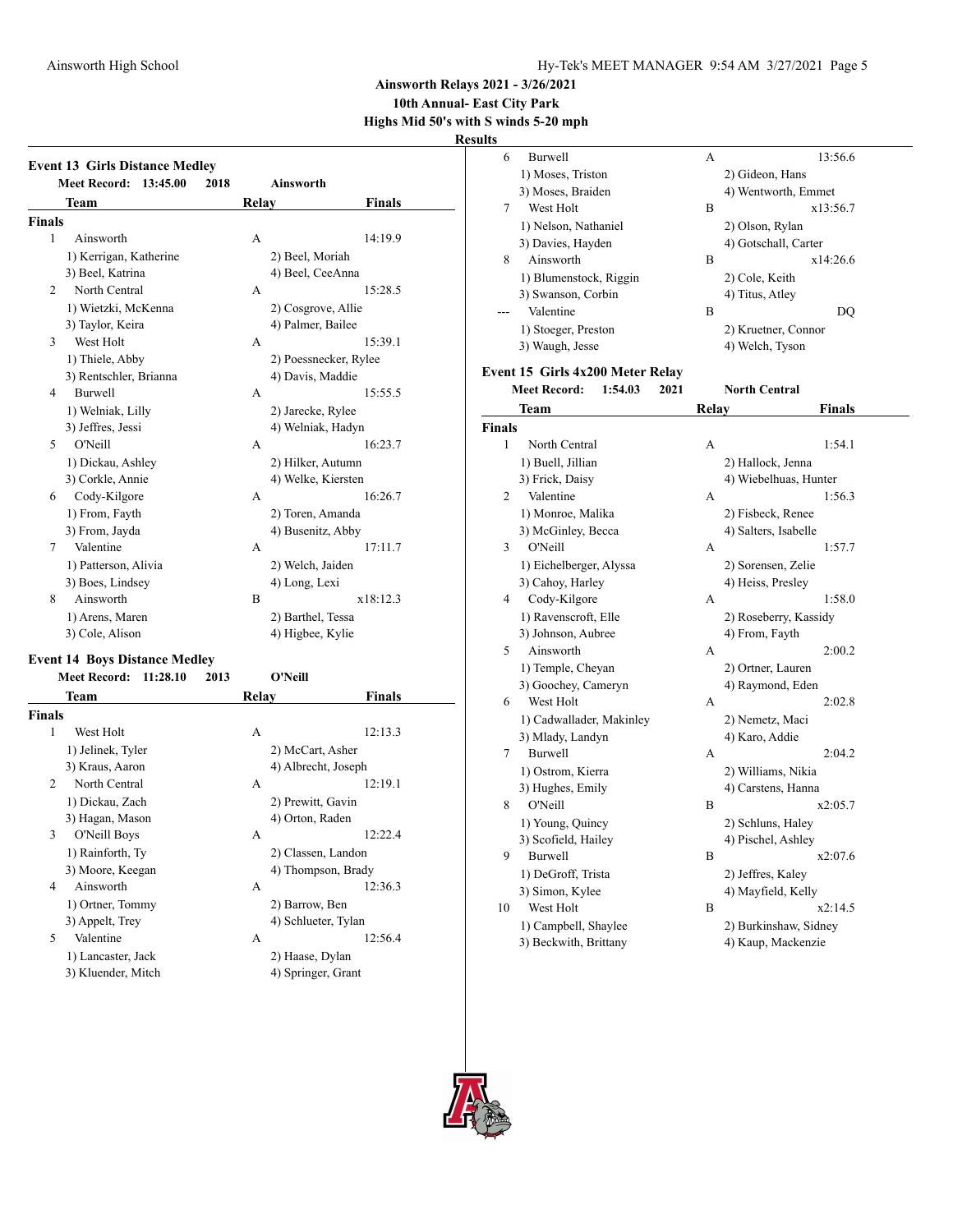**10th Annual- East City Park Highs Mid 50's with S winds 5-20 mph**

**Results**

| Winner<br><b>Relay</b><br><b>Finals</b><br>1:39.8<br>A<br>2) Kruetner, Connor<br>4) Lurz, Ashton<br>1:41.5<br>А |
|-----------------------------------------------------------------------------------------------------------------|
|                                                                                                                 |
|                                                                                                                 |
|                                                                                                                 |
|                                                                                                                 |
|                                                                                                                 |
|                                                                                                                 |
|                                                                                                                 |
|                                                                                                                 |
| 2) Gideon, Titus                                                                                                |
| 4) Bode, Levi                                                                                                   |
| 1:45.0                                                                                                          |
| 2) Shaw, Clay                                                                                                   |
| 4) Diediker, Tyler                                                                                              |
| 1:45.2                                                                                                          |
| 2) Pfister, William                                                                                             |
| 4) Painter, Jamison                                                                                             |
| x1:50.2                                                                                                         |
| 2) Davis, Caleb                                                                                                 |
| 4) Fischer, Parker                                                                                              |
| 1:51.8                                                                                                          |
| 2) Pistulka, Isaac                                                                                              |
| 4) Laetsch, Ian                                                                                                 |
| 2:00.5                                                                                                          |
| 2) Naslund, Dillon                                                                                              |
| 4) Brians, Jimmy                                                                                                |
|                                                                                                                 |
| Event 17 Girls 3x60 Meter Shuttle Hurdle<br>O'Neill                                                             |
|                                                                                                                 |
| Relay<br>Finals                                                                                                 |
|                                                                                                                 |
| 34.4                                                                                                            |
| 2) McGinley, Becca                                                                                              |
|                                                                                                                 |
| 34.4                                                                                                            |
| 2) Aguilar, Giovanna                                                                                            |
|                                                                                                                 |
| x35.9                                                                                                           |
| 2) Klabenes, Jessa                                                                                              |
|                                                                                                                 |
| NT                                                                                                              |
|                                                                                                                 |
| Event 18 Boys 3x64 Meter Shuttle Hurdle                                                                         |
| O'Neill                                                                                                         |
| Relay<br><b>Finals</b>                                                                                          |
|                                                                                                                 |
| 31.5                                                                                                            |
| А<br>А<br>В<br>A<br>A<br>А<br>А<br>B<br>Α<br>A                                                                  |

3) Stoeger, Calvin

1) Perrett, Nathan 2) Battershaw, Gunnar

| uns           |                                  |              |                     |
|---------------|----------------------------------|--------------|---------------------|
| 2             | O'Neill Boys                     | A            | 36.8                |
|               | 1) Wattier, Keaton               |              | 2) Morrow, Drew     |
|               | 3) Raymond, Mikah                |              |                     |
|               | Ainsworth                        | А            | NT                  |
|               | 1) Allen, Caleb                  |              |                     |
|               | North Central                    | A            | NT                  |
|               | 1) Lewis, Levi                   |              |                     |
|               | Event 19 Girls 4x800 Meter Relay |              |                     |
|               | <b>Meet Record:</b><br>10:44.30  | 2013         | Winner              |
|               | Team                             | Relay        | <b>Finals</b>       |
| <b>Finals</b> |                                  |              |                     |
| 1             | North Central                    | А            | 11:17.1             |
|               | 1) Teel, Riley                   |              | 2) Ost, Mariah      |
|               | 3) Taylor, Keira                 |              | 4) Frick, Daisy     |
| 2             | Ainsworth                        | А            | 11:45.5             |
|               | 1) Beel, Moriah                  |              | 2) Beel, Katrina    |
|               | 3) Wilkins, Libby                |              | 4) Inbody, Kaitlynn |
| 3             | West Holt                        | A            | 12:07.1             |
|               | 1) Poessnecker, Rylee            |              | 2) Thiele, Abby     |
|               | 3) Rentschler, Brianna           |              | 4) Davis, Maddie    |
| 4             | O'Neill                          | A            | 12:46.2             |
|               | 1) Corkle, Annie                 |              | 2) Dickau, Ashley   |
|               | 3) Sedlacek, Ally                |              | 4) Morrow, Schuylar |
| 5             | Ainsworth                        | B            | x13:06.5            |
|               | 1) Barthel, Tessa                |              | 2) Higbee, Kylie    |
|               | 3) Arens, Maren                  |              | 4) Welch, Madison   |
| 6             | <b>Burwell</b>                   | A            | 13:07.1             |
|               | 1) Reiter, Madelyn               |              | 2) Moses, Jayna     |
|               | 3) McBride, Karlee               |              | 4) Hunt, Shayley    |
|               | Event 20 Boys 4x800 Meter Relay  |              |                     |
|               | <b>Meet Record:</b><br>8:45.00   | 2015         | Ainsworth           |
|               | <b>Team</b>                      | <b>Relay</b> | Finals              |

|               | Team                   | Relay          | Finals             |  |
|---------------|------------------------|----------------|--------------------|--|
| <b>Finals</b> |                        |                |                    |  |
| 1             | North Central          | А              | 9:22.0             |  |
|               | 1) Orton, Raden        |                | 2) Hagan, Mason    |  |
|               | 3) Dickau, Zach        | 4) Bruns, Ben  |                    |  |
| 2             | O'Neill Boys           | А              | 9:48.5             |  |
|               | 1) Rainforth, Ty       |                | 2) Classen, Landon |  |
|               | 3) Thompson, Brady     |                | 4) Moore, Keegan   |  |
| 3             | Valentine              | А              | 10:16.9            |  |
|               | 1) Haase, Dylan        |                | 2) Springer, Grant |  |
|               | 3) Kluender, Mitch     |                | 4) Lancaster, Jack |  |
| 4             | Ainsworth              | А              | 10:45.0            |  |
|               | 1) Blumenstock, Riggin |                | 2) Swanson, Corbin |  |
|               | 3) Titus, Atley        | 4) Cole, Keith |                    |  |
| 5             | West Holt              | А              | 10:46.0            |  |
|               | 1) Larson, Ian         |                | 2) Olson, Braydon  |  |
|               | 3) Nelson, Nathaniel   |                | 4) Davies, Hayden  |  |

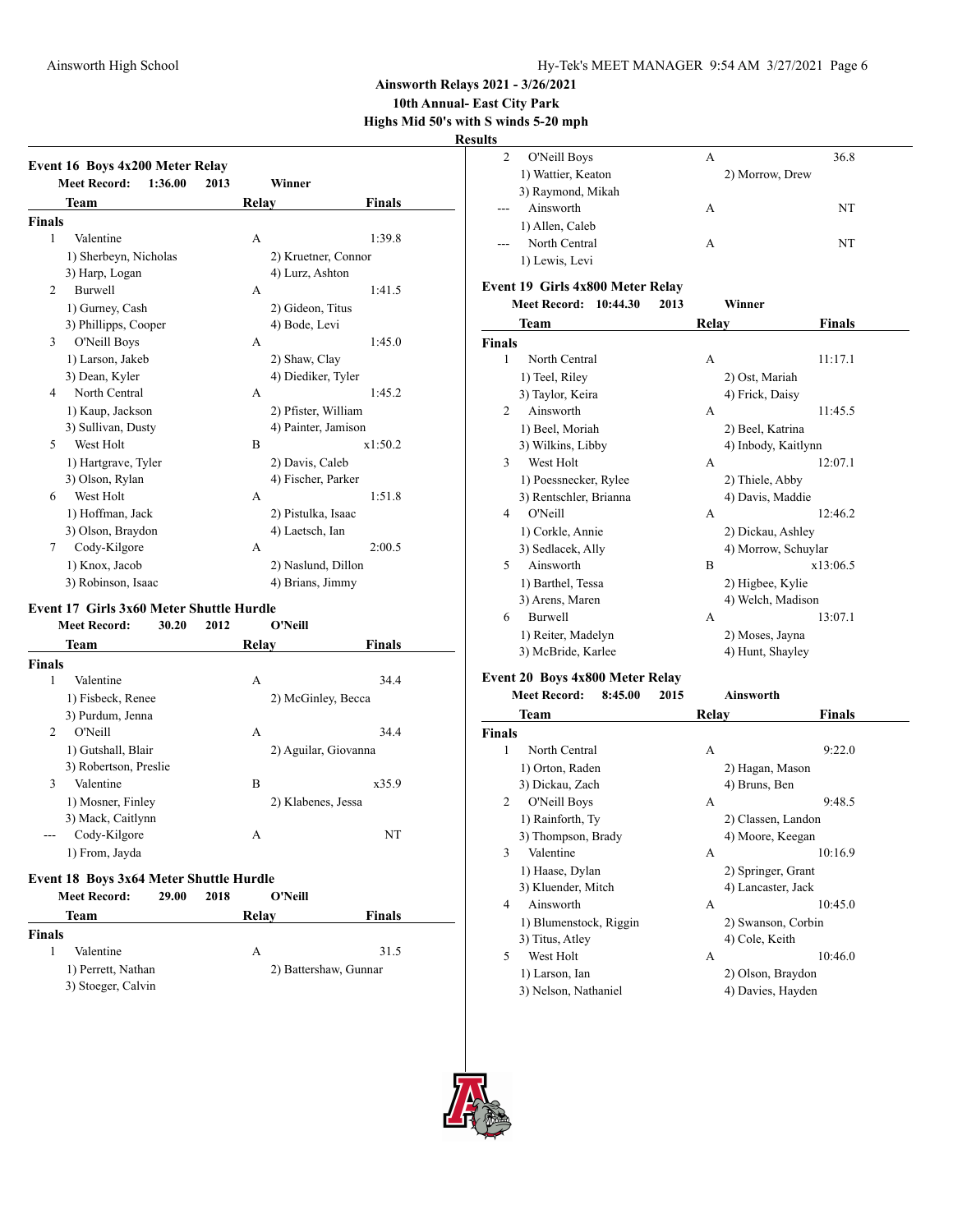**Ainsworth Relays 2021 - 3/26/2021**

### **10th Annual- East City Park Highs Mid 50's with S winds 5-20 mph**

**Results**

|               | Team                             |      | <b>Relay</b> | <b>Finals</b>         |
|---------------|----------------------------------|------|--------------|-----------------------|
| 6             | O'Neill Boys                     |      | B            | x11:38.9              |
|               | 1) Hamilton, Dominic             |      |              | 2) Kopecky, Elijah    |
|               | 3) Hickey, Carter                |      |              | 4) Laible, Gus        |
|               | Event 21 Girls 4x100 Meter Relay |      |              |                       |
|               | <b>Meet Record:</b><br>51.64     | 2021 |              | O'Neill               |
|               | Team                             |      | Relay        | <b>Finals</b>         |
| <b>Finals</b> |                                  |      |              |                       |
| 1             | O'Neill                          |      | А            | 51.7                  |
|               | 1) Eichelberger, Alyssa          |      |              | 2) Gutshall, Blair    |
|               | 3) Schluns, Meg                  |      |              | 4) Young, Lauren      |
| 2             | North Central                    |      | А            | 53.4                  |
|               | 1) Buell, Jillian                |      |              | 2) Hallock, Jenna     |
|               | 3) Buell, Brooklyn               |      |              | 4) Wiebelhuas, Hunter |
| 3             | <b>Burwell</b>                   |      | А            | 53.4                  |
|               | 1) Hughes, Katie                 |      |              | 2) Gideon, Cora       |
|               | 3) Helgoth, Carlie               |      |              | 4) Gurney, Hannah     |
| 4             | O'Neill                          |      | B            | x53.8                 |
|               | 1) Cahoy, Harley                 |      |              | 2) Heiss, Presley     |
|               | 3) Liu, Minlu                    |      |              | 4) Sorensen, Zelie    |
| 5             | Ainsworth                        |      | А            | 54.1                  |
|               | 1) Sears, Emma                   |      |              | 2) Temple, Cheyan     |
|               | 3) Goochey, Cameryn              |      |              | 4) Goochey, Madelyn   |
| 6             | Valentine                        |      | A            | 55.7                  |
|               | 1) Salters, Isabelle             |      |              | 2) Long, Makenzie     |
|               | 3) Purdum, Jenna                 |      |              | 4) Patterson, Alivia  |
| 7             | Cody-Kilgore                     |      | А            | 56.7                  |
|               | 1) Ravenscroft, Elle             |      |              | 2) From, Jayda        |
|               | 3) Roseberry, Kassidy            |      |              | 4) From, Fayth        |
| 8             | West Holt                        |      | A            | 57.1                  |
|               | 1) Karo, Addie                   |      |              | 2) Walnofer, EmiLee   |
|               | 3) Cadwallader, Makinley         |      |              | 4) Mlady, Landyn      |
| 9             | West Holt                        |      | $\mathsf{C}$ | x59.0                 |
|               | 1) Kaup, Mackenzie               |      |              | 2) Kellner, Courtney  |
|               | 3) Rentschler, Madeline          |      |              | 4) Osborne, Kelcie    |
| 10            | West Holt                        |      | B            | x1:02.4               |
|               | 1) Davis, Maddie                 |      |              | 2) Beckwith, Brittany |
|               | 3) Hooey, Lana                   |      |              | 4) Schaaf, Cadey      |
| 11            | North Central                    |      | B            | x1:07.0               |
|               | 1) Stephen, Allie                |      |              | 2) Revil, Louison     |
|               | 3) Carpenter, Amaraa             |      |              | 4) Smith, Tatelyn     |
|               | Event 22 Boys 4x100 Meter Relay  |      |              |                       |
|               | <b>Meet Record:</b><br>45.01     | 2021 |              | <b>Burwell</b>        |
|               | Team                             |      | Relay        | <b>Finals</b>         |
| <b>Finals</b> |                                  |      |              |                       |
| $\mathbf{1}$  | Burwell                          |      | А            | 45.1                  |
|               | 1) Tolfa, Dominic                |      |              | 2) Gideon, Alex       |
|               | 3) Gurney, Cash                  |      |              | 4) Busch, Caleb       |
|               |                                  |      |              |                       |

| Š              |                       |   |                       |  |
|----------------|-----------------------|---|-----------------------|--|
| $\overline{2}$ | West Holt             | A | 46.4                  |  |
|                | 1) McCart, Asher      |   | 2) Rentschler, Rumen  |  |
|                | 3) McCart, Caid       |   | 4) Kraus, Aaron       |  |
| 3              | North Central         | A | 46.5                  |  |
|                | 1) Pospichal, Dolan   |   | 2) Reynolds, Troy     |  |
|                | 3) Lewis, Levi        |   | 4) Smith, Paxton      |  |
| 4              | Valentine             | A | 47.2                  |  |
|                | 1) Sherbeyn, Nicholas |   | 2) Perrett, Nathan    |  |
|                | 3) Harp, Logan        |   | 4) Shelbourn, Kenneth |  |
| 5              | O'Neill Boys          | A | 47.9                  |  |
|                | 1) Larson, Jakeb      |   | 2) Wattier, Keaton    |  |
|                | 3) Shaw, Clay         |   | 4) Coventry, Sean     |  |
| 6              | O'Neill Boys          | R | x53.6                 |  |
|                | 1) Osborne, Zach      |   | 2) Grosch, William    |  |
|                | 3) Raymond, Mikah     |   | 4) Mitchell, Zach     |  |
| 7              | West Holt             | B | x54.2                 |  |
|                | 1) Kaup, Jeremiah     |   | 2) Curtis, Levi       |  |
|                | 3) Gardner, Cash      |   |                       |  |
| 8              | North Central         | B | x1:02.5               |  |
|                | 1) Reynolds, Eddie    |   | 2) Painter, Ryan      |  |
|                | 3) Benemerito, AJ     |   | 4) Craven, Hunter     |  |

#### **Event 23 Girls 4x100.25 Meter Relay Freshman**

|               | <b>Meet Record:</b><br>56.80 | 2021         | O'Neill               |
|---------------|------------------------------|--------------|-----------------------|
|               | Team                         | <b>Relay</b> | Finals                |
| <b>Finals</b> |                              |              |                       |
| 1             | O'Neill                      | А            | 56.8                  |
|               | 1) Wilson, Hope              |              | 2) Liu, Minlu         |
|               | 3) Koehler, Zori             |              | 4) Heiss, Presley     |
| 2             | North Central                | A            | 59.1                  |
|               | 1) Lewis, Morgan             |              | 2) Painter, Katelyn   |
|               | 3) Anderson, Adisyn          |              | 4) Pospichal, Lanie   |
| 3             | Valentine                    | A            | 1:01.4                |
|               | 1) Mack, Caitlynn            |              | 2) Klabenes, Jessa    |
|               | 3) Buechle, Kinsey           |              | 4) Mosner, Finley     |
| 4             | Cody-Kilgore                 | А            | 1:02.0                |
|               | 1) Vander Wey, Mikah         |              | 2) Johnson, Aubree    |
|               | 3) Roseberry, Kassidy        |              | 4) Starboy, Kyla      |
| 5             | O'Neill                      | B            | x1:04.2               |
|               | 1) Robertson, Preslie        |              | 2) Schluns, Haley     |
|               | 3) Wattier, Brooklyn         |              | 4) Young, Quincy      |
| 6             | Burwell                      | А            | 1:07.7                |
|               | 1) Carstens, Hanna           |              | 2) Simon, Kylee       |
|               | 3) Mayfield, Kelly           |              | 4) Sich, Julia        |
| ---           | Valentine                    | B            | NT                    |
|               | 1) Mack, Caitlynn            |              | 2) Klabenes, Jessa    |
|               | 3) Buechle, Kinsey           |              | 4) Mosner, Finley     |
|               | West Holt                    | A            | DO                    |
|               | 1) Campbell, Shaylee         |              | 2) Burkinshaw, Sidney |
|               | 3) Poessnecker, Rylee        |              | 4) Weekley, Arideth   |

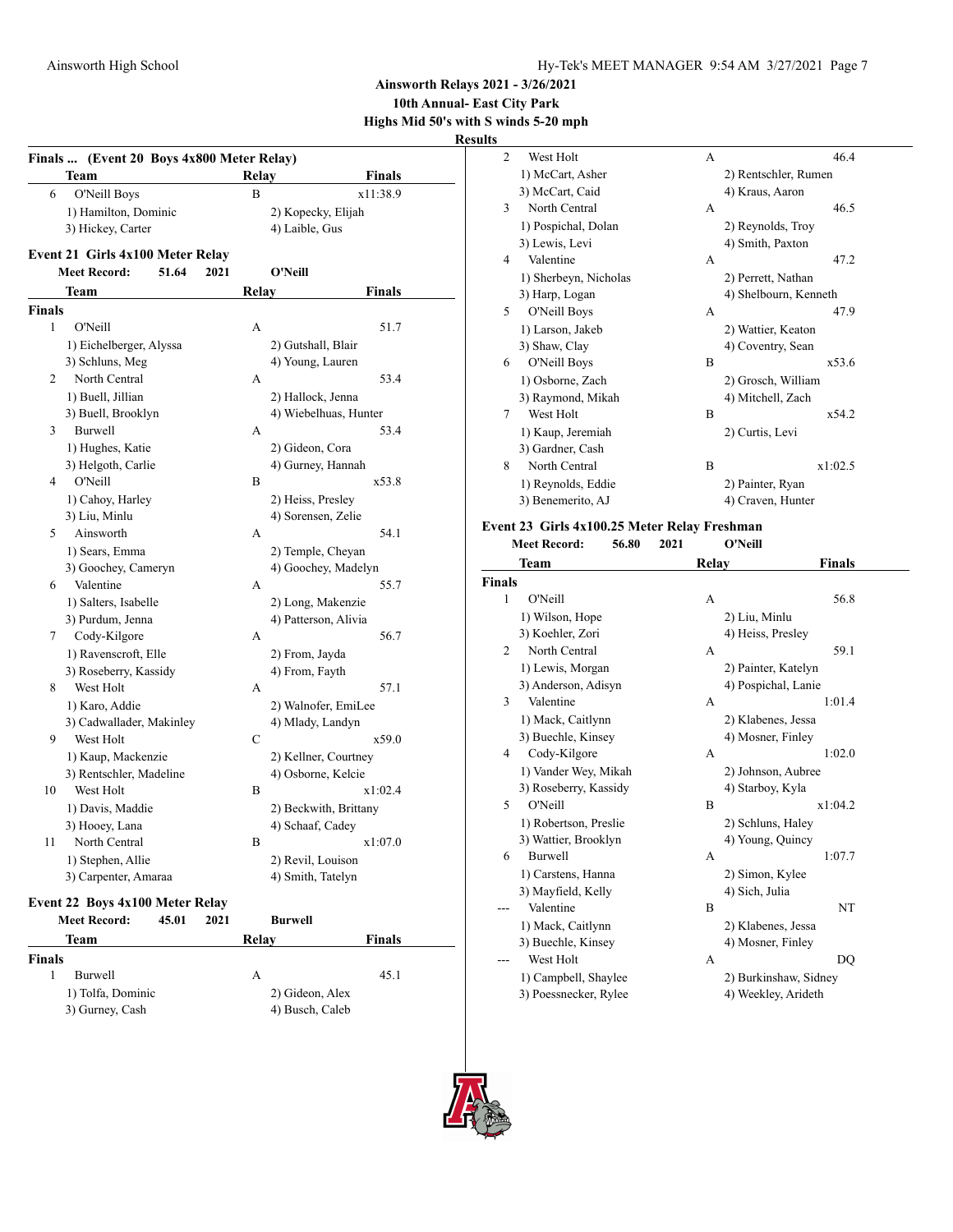**10th Annual- East City Park**

**Highs Mid 50's with S winds 5-20 mph**

# **Results**

|               | Event 24 Boys 4x100.25 Meter Relay Freshman |         |       |                             |         |
|---------------|---------------------------------------------|---------|-------|-----------------------------|---------|
|               | <b>Meet Record:</b>                         | 52.00   | 2017  | <b>North Central</b>        |         |
|               | Team                                        |         | Relay |                             | Finals  |
| <b>Finals</b> |                                             |         |       |                             |         |
| 1             | North Central                               |         | А     |                             | 53.7    |
|               | 1) Painter, Jamison                         |         |       | 2) Hallock, Jackson         |         |
|               | 3) Benemerito, Dylan                        |         |       | 4) Swanson, Kadyn           |         |
| 2             | West Holt                                   |         | A     |                             | 54.0    |
|               | 1) Hoffman, Jack                            |         |       | 2) Laetsch, Ian             |         |
|               | 3) Davis, Caleb                             |         |       | 4) Fischer, Parker          |         |
| 3             | Valentine                                   |         | A     |                             | 55.6    |
|               | 1) Ohlmann, Nick                            |         |       | 2) Fletcher, Traven         |         |
|               | 3) Witt, Daniel                             |         |       | 4) Boes, Grant              |         |
| 4             | Cody-Kilgore                                |         | A     |                             | 1:00.1  |
|               | 1) Robinson, Isaac                          |         |       | 2) Remmers, Victor          |         |
|               | 3) Naslund, Dillon                          |         |       | 4) Brians, Jimmy            |         |
|               | <b>Event 25 Girls 1600 Sprint Medley</b>    |         |       |                             |         |
|               | <b>Meet Record:</b>                         | 4:42.90 | 2011  | <b>Ainsworth</b>            |         |
|               | Team                                        |         | Relay |                             | Finals  |
| <b>Finals</b> |                                             |         |       |                             |         |
| 1             | O'Neill                                     |         | A     |                             | 4:47.1  |
|               | 1) Eichelberger, Alyssa                     |         |       | 2) Sorensen, Zelie          |         |
|               | 3) Gutshall, Blair                          |         |       | 4) Schluns, Meg             |         |
| 2             | Ainsworth                                   |         | А     |                             | 4:58.3  |
|               | 1) Raymond, Eden                            |         |       | 2) Ortner, Lauren           |         |
|               | 3) Flynn, Maia                              |         |       | 4) Beel, CeeAnna            |         |
| 3             | West Holt                                   |         | А     |                             | 5:11.8  |
|               | 1) Karo, Addie                              |         |       | 2) Thiele, Abby             |         |
|               | 3) Rentschler, Brianna                      |         |       | 4) Davis, Maddie            |         |
| 4             | North Central                               |         | А     |                             | 5:12.9  |
|               | 1) Stephen, Allie                           |         |       | 2) Cosgrove, Allie          |         |
|               | 3) Taylor, Keira                            |         |       | 4) Palmer, Bailee           |         |
| 5             | <b>Burwell</b>                              |         | A     |                             | 5:28.1  |
|               | 1) Hughes, Katie                            |         |       | 2) Petersen, Dylan          |         |
|               | 3) Jarecke, Rylee                           |         |       | 4) Jeffres, Jessi           |         |
| 6             | O'Neill                                     |         | B     |                             | x5:28.4 |
|               | 1) Koehler, Zori                            |         |       | 2) Liu, Minlu               |         |
|               | 3) Hilker, Autumn                           |         |       | 4) Cayax Dominguez, Yoselin |         |
| 7             | Cody-Kilgore                                |         | А     |                             | 5:43.8  |
|               | 1) Ravenscroft, Elle                        |         |       | 2) Donner, Abi              |         |
|               | 3) Vander Wey, Mikah                        |         |       | 4) Busenitz, Abby           |         |

| 8 | Valentine           |                   | 6:02.2 |
|---|---------------------|-------------------|--------|
|   | 1) Buechle, Kinsey  | 2) Mack, Caitlynn |        |
|   | 3) Robison, Delaney | 4) Welch, Jaiden  |        |

- 9 Ainsworth B x6:13.6 1) Sears, Emma 2) Young, Saylen
	- 3) Wilkins, Libby 4) Cole, Alison

| <b>Meet Record:</b><br>3:51.90<br>2010<br><b>West Holt</b> |                     |       |                      |               |
|------------------------------------------------------------|---------------------|-------|----------------------|---------------|
|                                                            | Team                | Relay |                      | <b>Finals</b> |
| <b>Finals</b>                                              |                     |       |                      |               |
| 1                                                          | Ainsworth           | А     |                      | 4:10.5        |
|                                                            | 1) Allen, Caleb     |       | 2) Barrow, Ben       |               |
|                                                            | 3) Appelt, Trey     |       | 4) Schlueter, Tylan  |               |
| 2                                                          | North Central       | A     |                      | 4:11.3        |
|                                                            | 1) Reynolds, Troy   |       | 2) Pospichal, Dolan  |               |
|                                                            | 3) Prewitt, Wyatt   |       | 4) Prewitt, Gavin    |               |
| 3                                                          | O'Neill Boys        | A     |                      | 4:25.2        |
|                                                            | 1) Coventry, Sean   |       | 2) Dean, Kyler       |               |
|                                                            | 3) Parks, Dylan     |       | 4) Morrow, Drew      |               |
| 4                                                          | <b>Burwell</b>      | A     |                      | 4:38.0        |
|                                                            | 1) Gideon, Titus    |       | 2) Koskela, Casimir  |               |
|                                                            | 3) Wentworth, Emmet |       | 4) Moses, Triston    |               |
| 5                                                          | Valentine           | A     |                      | 4:48.2        |
|                                                            | 1) Ohlmann, Nick    |       | 2) Harp, Mason       |               |
|                                                            | 3) Harp, Logan      |       | 4) Waugh, Jesse      |               |
| 6                                                          | West Holt           | A     |                      | 4:49.9        |
|                                                            | 1) Hartgrave, Tyler |       | 2) Curtis, Levi      |               |
|                                                            | 3) Olson, Rylan     |       | 4) Gotschall, Carter |               |
| 7                                                          | O'Neill Boys        | B     |                      | x5:01.5       |
|                                                            | 1) Molina, Alex     |       | 2) Grosch, William   |               |
|                                                            | 3) Kopecky, Easton  |       | 4) Burival, Ashton   |               |

#### **Event 27 Girls 3x195 Meter Shuttle Hurdle**

**Meet Record: 1:31.70 2011 Ainsworth**

|                | Team                | Relay | <b>Finals</b>        |
|----------------|---------------------|-------|----------------------|
| <b>Finals</b>  |                     |       |                      |
| 1              | Ainsworth           | А     | 1:42.3               |
|                | 1) Stutzman, Dakota |       | 2) Wilson, Sophie    |
|                | 3) Temple, Cheyan   |       |                      |
| $\mathfrak{D}$ | North Central       | A     | 1:45.3               |
|                | 1) Hallock, Jenna   |       | 2) Cosgrove, Allie   |
|                | 3) Lewis, Morgan    |       |                      |
| 3              | Valentine           | А     | 1:45.8               |
|                | 1) Fisbeck, Renee   |       | 2) McGinley, Becca   |
|                | 3) Purdum, Jenna    |       |                      |
| 4              | O'Neill             | А     | 1:50.1               |
|                | 1) Wilson, Hope     |       | 2) Aguilar, Giovanna |
|                | 3) Koehler, Zori    |       |                      |
| 5              | Valentine           | B     | x1:52.2              |
|                | 1) Mosner, Finley   |       | 2) Klabenes, Jessa   |
|                | 3) Mack, Caitlynn   |       |                      |
|                | West Holt           | А     | NT                   |